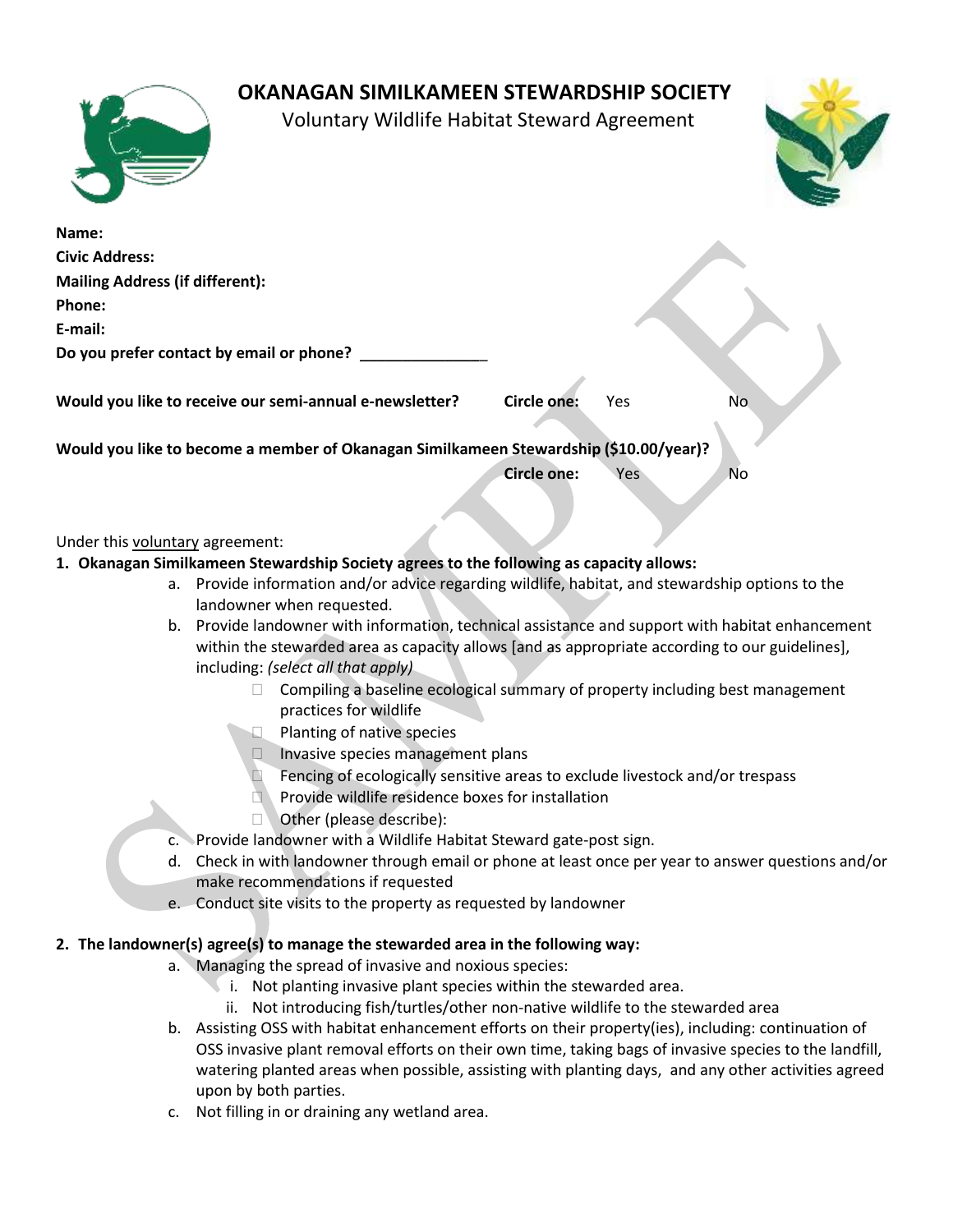- d. Installing any wildlife habitat features (nest boxes, bat boxes, turtle basking structures) within one month of receipt and reporting use (or not) by wildlife when requested of OSS staff.
- e. Not removing native plant vegetation within the Stewarded Area unless it poses a risk to health and safety or is prescribed in order to reduce encroachment of grasslands.
- f. Contacting Okanagan Similkameen Stewardship Society if there are any threats to or concerns about the stewarded area.
- g. Contacting Okanagan Similkameen Stewardship Society if the property is to be sold (to aid in continuity with new property managers).

### **3. Confidentiality & Privacy & Recognition**

Okanagan Similkameen Stewardship Society can share the details of this agreement and your involvement in the program with: (please initial next to your response)

a) Species at Risk Recovery Teams

Agree Do not agree

b) South Okanagan Similkameen Conservation Program and/or Okanagan Collaborative Conservation Program partners

\_Agree \_\_\_\_\_\_\_\_\_Do not agree

#### **4. Recognition and Outreach**

Okanagan Similkameen Stewardship Society can share your involvement in the program with the public and on tabletop displays and brochures.

Agree \_\_\_\_\_\_\_\_\_\_\_ Do not agree

### **4. Property Access**

Any and all access to private property must be requested of and approved by the landowner(s). All requests will be made with reasonable advance notice by Okanagan Similkameen Stewardship representatives. The landowner(s) retain(s) all rights to restrict access to their private property.

### **I (we) understand that this voluntary agreement does not involve any loss of ownership rights. It only serves to indicate my (our) intention to conserve native habitat and wildlife.**

Okanagan Similkameen Stewardship Societ[y](mailto:okanaganstewardship@gmail.com) #6 – [477 Martin Street](mailto:okanaganstewardship@gmail.com) [Penticton, BC V2A 5L2](mailto:okanaganstewardship@gmail.com) **E:** info@osstewardship.ca **P:** 250-770-1467

\_\_\_\_\_\_\_\_\_\_\_\_\_\_\_\_\_\_\_\_\_\_\_\_\_\_\_\_\_\_\_\_\_\_\_\_ \_\_\_\_\_\_\_\_\_\_\_\_\_\_\_\_\_\_\_\_\_\_\_

 $\overline{\phantom{a}}$  ,  $\overline{\phantom{a}}$  ,  $\overline{\phantom{a}}$  ,  $\overline{\phantom{a}}$  ,  $\overline{\phantom{a}}$  ,  $\overline{\phantom{a}}$  ,  $\overline{\phantom{a}}$  ,  $\overline{\phantom{a}}$  ,  $\overline{\phantom{a}}$  ,  $\overline{\phantom{a}}$  ,  $\overline{\phantom{a}}$  ,  $\overline{\phantom{a}}$  ,  $\overline{\phantom{a}}$  ,  $\overline{\phantom{a}}$  ,  $\overline{\phantom{a}}$  ,  $\overline{\phantom{a}}$ Signature of landowner **Date** 

Signature of OSSS Representative(s) and the control of Date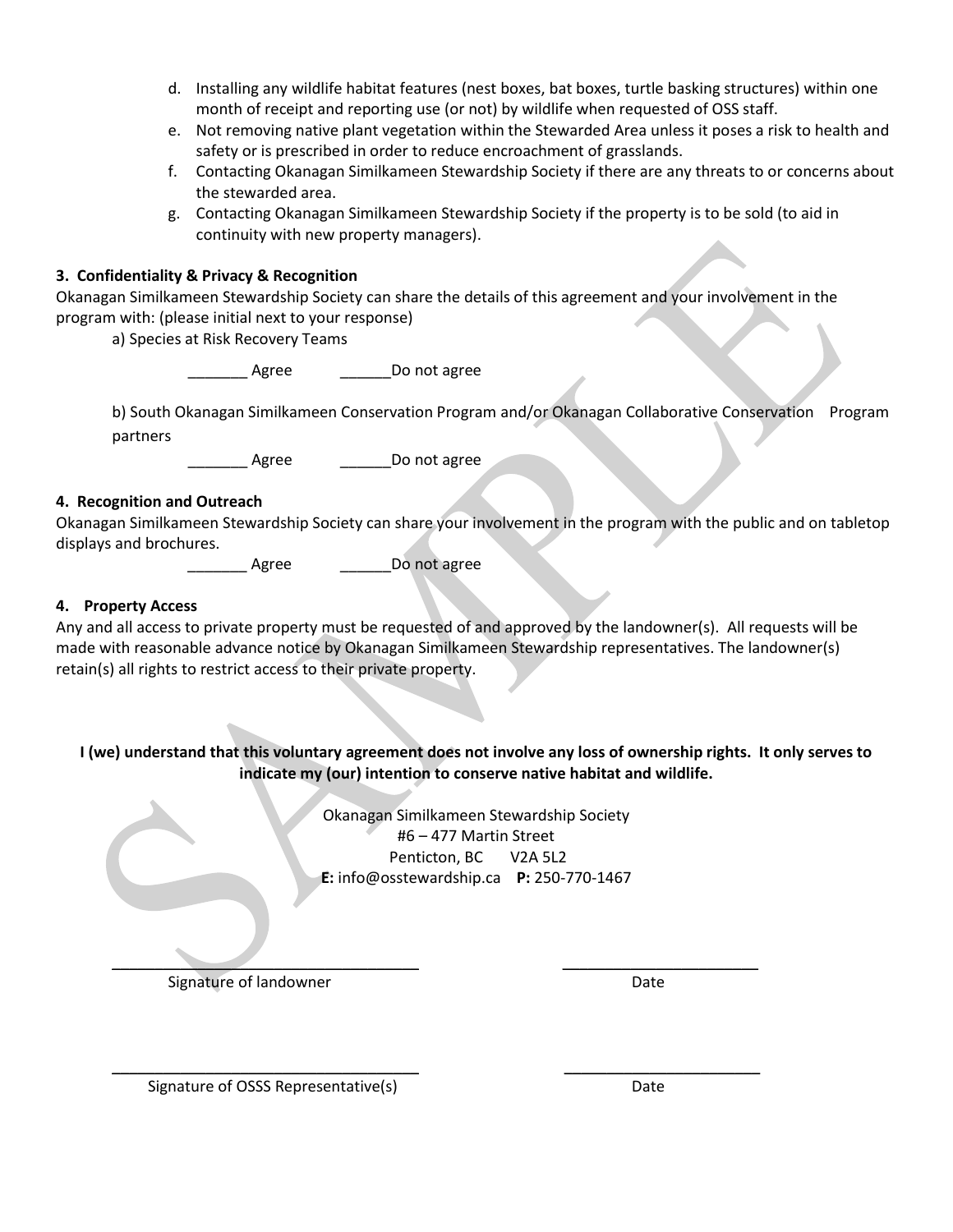# **Property Overview and Information**

**Property Location (directions & overview map):** 

**Site Map:** Property outlined in yellow, stewarded area outlined in red

### **Description of the stewarded area:**

Property Identifier (PID): Approximate size (ha): Habitat type(s): Potential projects: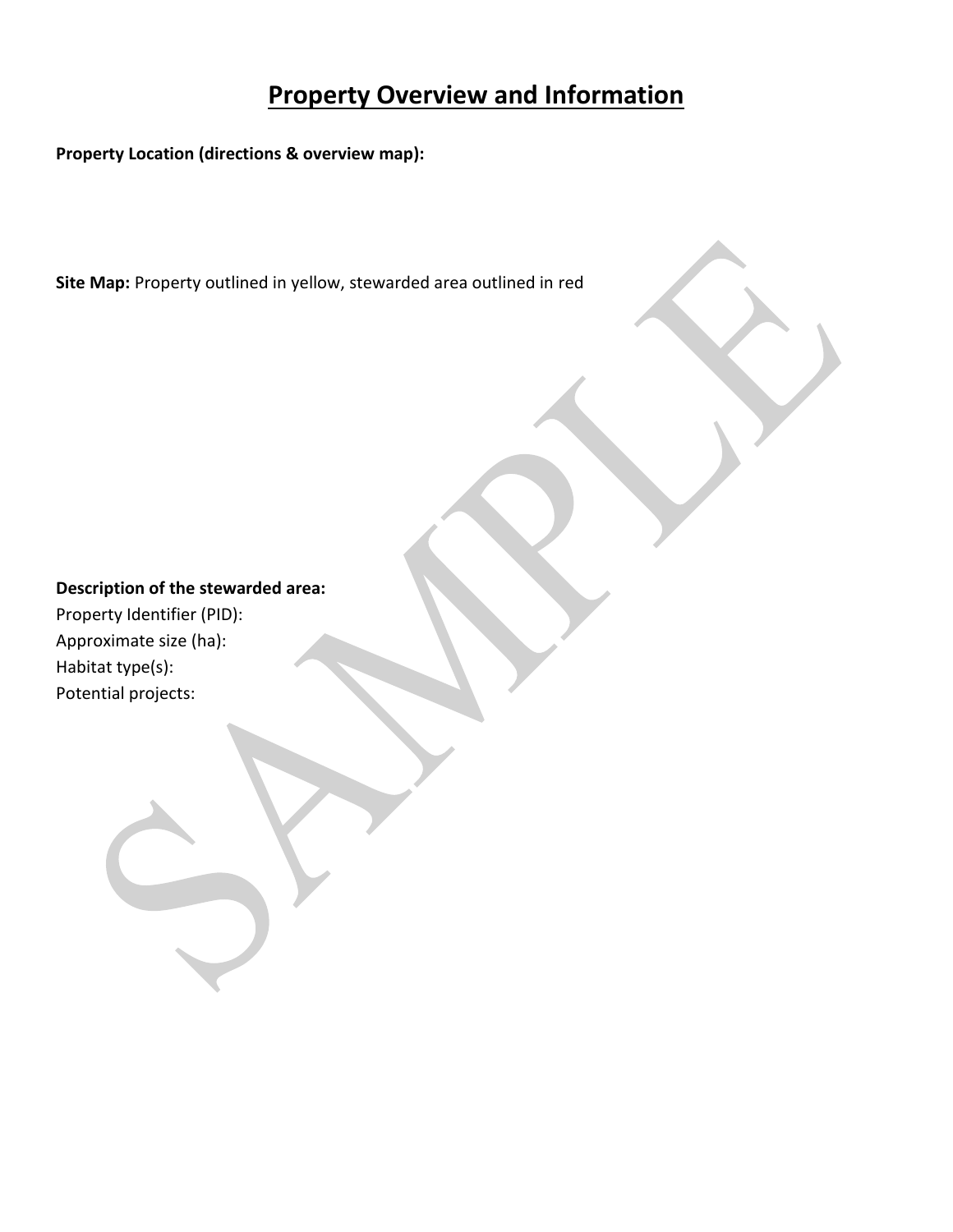# **Potential wildlife and/or species-at-risk occurrences/observations**

| <b>Species Name</b>                                               | Federal &/or<br><b>Provincial</b><br>status | <b>Observer &amp; Date</b><br>or potential | <b>Management Recommendations</b>                                                                                                                                                                                                                                                                                                                                                                                                            |
|-------------------------------------------------------------------|---------------------------------------------|--------------------------------------------|----------------------------------------------------------------------------------------------------------------------------------------------------------------------------------------------------------------------------------------------------------------------------------------------------------------------------------------------------------------------------------------------------------------------------------------------|
| <b>Blotched Tiger Salamander</b>                                  | F: Endangered<br>P: Red List                |                                            | Fence ponds and lakes to exclude livestock<br>$\bullet$<br>Maintain water levels of ponds and irrigation reservoirs whenever possible<br>Create ponds to compensate for loss of natural breeding habitat<br>Protect riparian areas and shrub-grasslands to provide migration corridors<br>and feeding areas<br>Do not stock salamander breeding ponds or lakes with game fish<br>Ensure irrigation intake lines are screened                 |
| Lewis' Woodpecker                                                 | F: Threatened<br>P: Blue Listed             |                                            | Avoid frequent or prolonged human disturbance at nest sites during the<br>breeding season (May-August)<br>Preserve and maintain ponderosa pine forests and black cottonwood<br>stands.<br>Protect known nest sites.<br>Maintain dead or dying standing trees, especially soft, large diameter snags.<br>Monitor and reduce the use of pesticides.                                                                                            |
| Flammulated Owl<br>A tiny owl; length 15 cm,<br>weight 50 - 65 gm | F: Special<br>Concern<br>P: Blue List       |                                            | Protect remaining old-growth ponderosa pine and Douglas-fir forests.<br>Leave snags and some large pines and firs when selectively logging a site;<br>this can be done by choosing wildlife tree patches that contain suitable<br>nesting snags.<br>Set up nest boxes in forests that have few or no suitable nest sites.<br>Contact your local B.C. Ministry of Water, Land and Air Protection to report<br>a sighting of Flammulated Owls. |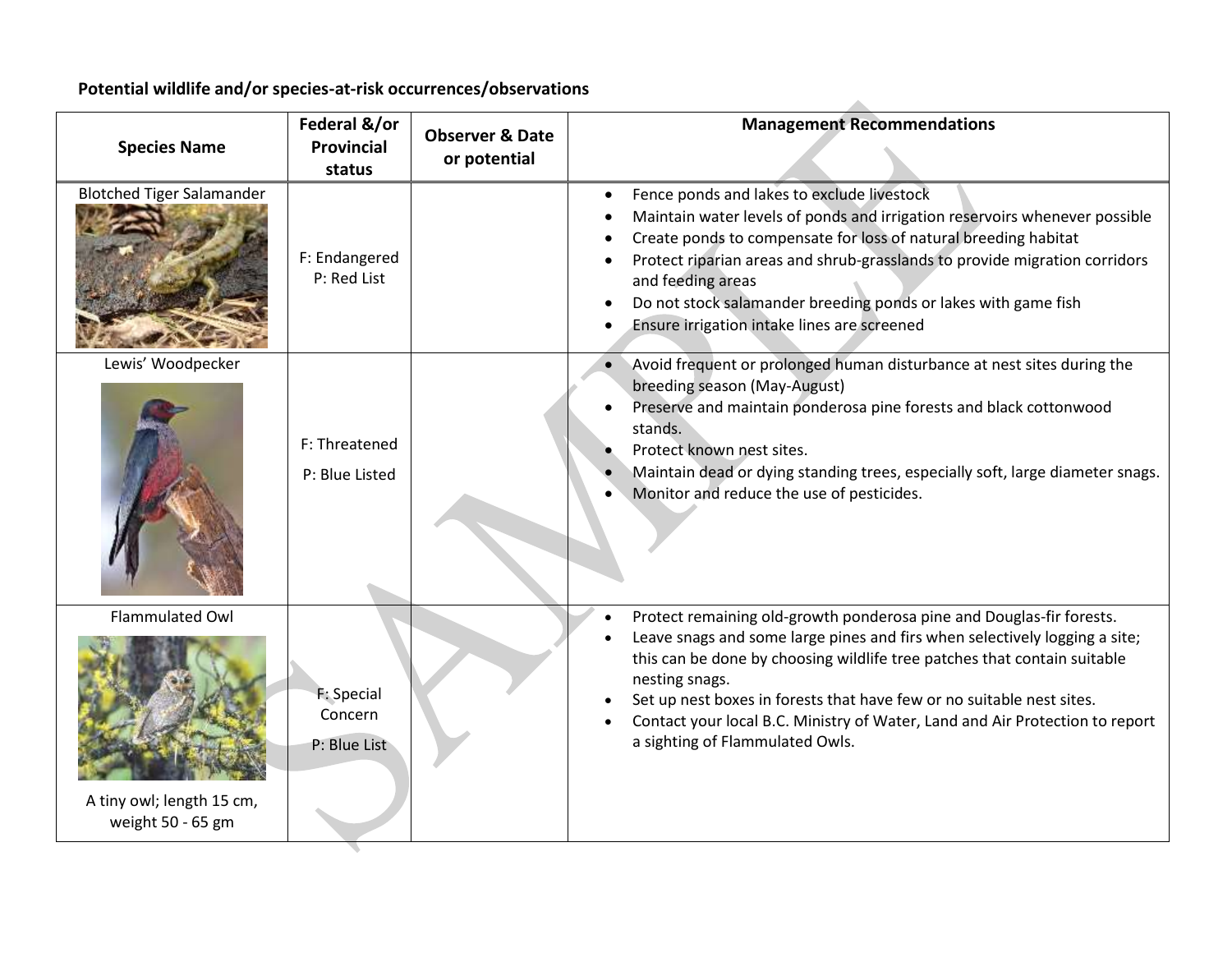| <b>Species Name</b>           | Federal &/or<br><b>Provincial</b><br>status | <b>Observer &amp; Date</b><br>or potential | <b>Management Recommendations</b>                                                                                                                                                                                                                                                                                                                                                                                                                                                                                                                                                                                                         |
|-------------------------------|---------------------------------------------|--------------------------------------------|-------------------------------------------------------------------------------------------------------------------------------------------------------------------------------------------------------------------------------------------------------------------------------------------------------------------------------------------------------------------------------------------------------------------------------------------------------------------------------------------------------------------------------------------------------------------------------------------------------------------------------------------|
| <b>Great Basin Spadefoot</b>  | F: Threatened<br>P: Blue List               |                                            | Protect major breeding sites and surrounding foraging habitat.<br>Fence ponds and lakes to exclude livestock.<br>Maintain water levels whenever possible.<br>Create ponds to compensate for loss of natural breeding habitat.<br>Install culverts under roads and amphibian fences along roads near areas<br>with high numbers of toads.<br>Do not stock ponds or lakes with game fish.                                                                                                                                                                                                                                                   |
| <b>Western Painted Turtle</b> | F: Special<br>Concern<br>P: Blue List       |                                            | Protect key habitat including remaining wetlands, ponds and other small<br>waterbodies.<br>Restrict the development of roads, trails, beaches and campgrounds in key<br>turtle habitat.<br>Observe turtle basking sites from a distance and avoid nest sites.<br>Keep dogs leashed near turtle habitat and don't pick up turtles.<br>Restore degraded wetlands, provide basking logs and create nesting sites.<br>Erect fences around wetlands and known nesting habitat to prevent<br>trampling by livestock and damage by all-terrain vehicles.<br>Take unwanted, non-native turtles to the SPCA; do not release them into<br>the wild. |
| American Badger               | F: Endangered<br>P: Red List                |                                            | Maintain large tracts of key habitat, particularly open grassy areas<br>with soils suitable for excavating burrows.<br>Employ grazing management practices that promote the growth of<br>healthy native grassland communities.<br>Carefully monitor the use of rodenticides.<br>Support prescribed burning programs.<br>Encourage landowners to adopt a more sympathetic attitude towards<br>Badgers and ground squirrels.<br>Report any observations of shooting, trapping, or harassment.                                                                                                                                               |
| Behr's Hairstreak             | F: Endangered                               |                                            | Retain antelope brush plant community<br>Manage invasive plants                                                                                                                                                                                                                                                                                                                                                                                                                                                                                                                                                                           |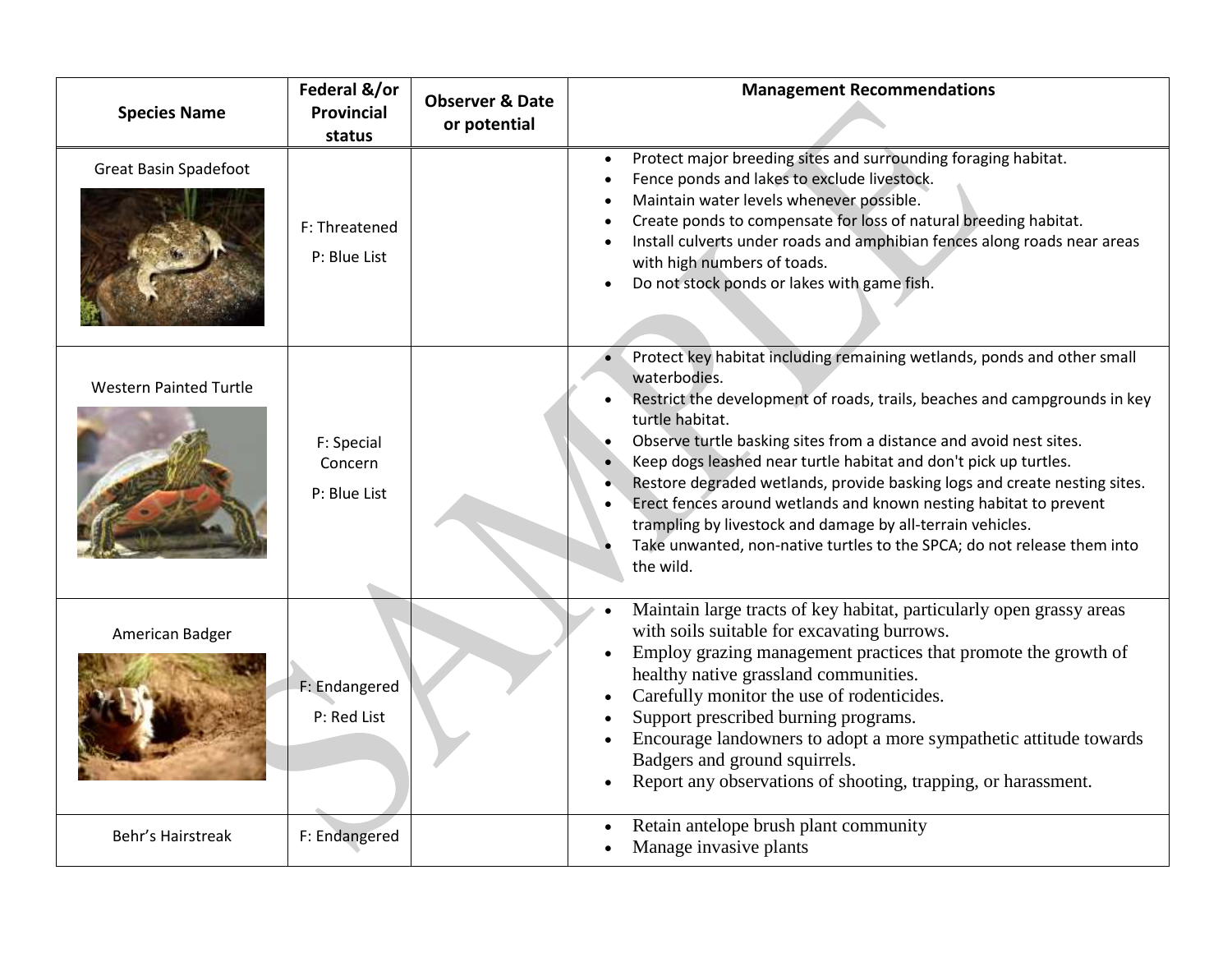| <b>Species Name</b>                       | Federal &/or<br><b>Provincial</b><br>status | <b>Observer &amp; Date</b><br>or potential | <b>Management Recommendations</b>                                                                                                                                                                                                                                                                                                                                                                                                                                                                  |
|-------------------------------------------|---------------------------------------------|--------------------------------------------|----------------------------------------------------------------------------------------------------------------------------------------------------------------------------------------------------------------------------------------------------------------------------------------------------------------------------------------------------------------------------------------------------------------------------------------------------------------------------------------------------|
|                                           | P: Red List                                 |                                            | Reduce/eliminate use of pesticides                                                                                                                                                                                                                                                                                                                                                                                                                                                                 |
| Great Basin Gopehersnake                  | F: Threatened<br>P: Blue List               |                                            | • Identify and protect dens and nesting sites whenever possible.<br>• Leave 1 km buffer zone around known den sites and critical habitats.<br>• Avoid road construction near talus slopes and around known snake<br>dispersal routes.<br>• Avoid disturbing rock and woody debris in potential snake habitat.<br>• Maintain good range condition in grasslands for cover and habitat for prey<br>species.                                                                                          |
| Western (Northern Pacific)<br>Rattlesnake | F: Threatened<br>P: Blue List               |                                            | Leave 1 km buffer zone around known den sites and critical habitats.<br>Avoid road and skid trail construction near potential den sites such as<br>rock outcroppings and talus slopes, and around known snake dispersal<br>routes.<br>Avoid disturbing rock and woody debris in potential snake habitat.<br>Maintain good range condition in grasslands for cover and prey species.<br>Contact your local British Columbia Ministry of Water, Land and Air<br>Protection if a den site is located. |
| Western Screech-Owl                       | F: Threatened<br>P: Blue List               |                                            | Maintain patches of mature forest 5-10 hectares in size.<br>$\bullet$<br>Retain large, standing coniferous and deciduous trees in riparian habitats.<br>Where large, standing deteriorating trees have been felled, allow a new<br>generation of trees to develop; in the meantime, construct and erect owl<br>boxes to provide suitable nesting sites.                                                                                                                                            |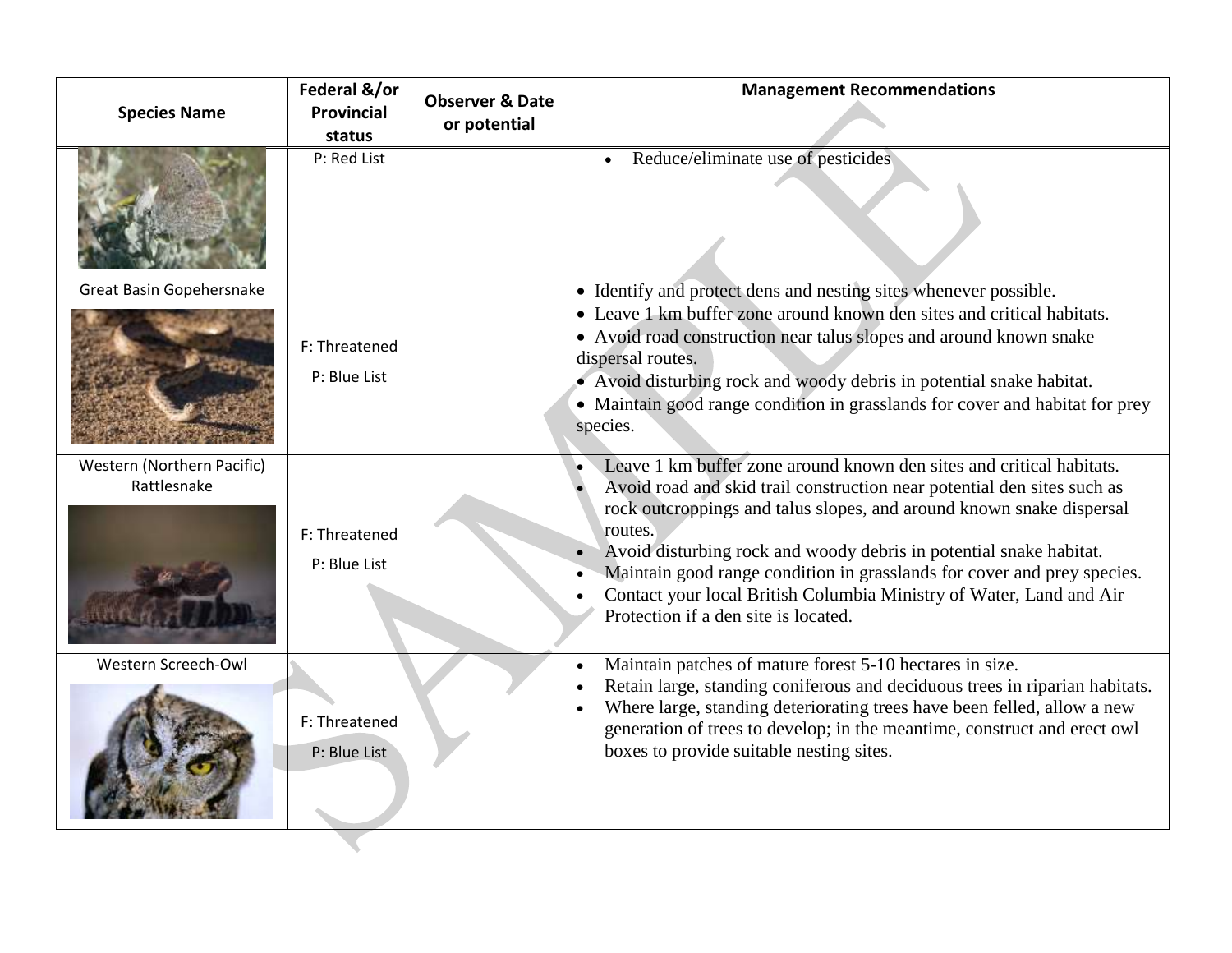| <b>Species Name</b>    | Federal &/or<br>Provincial<br>status | <b>Observer &amp; Date</b><br>or potential          | <b>Management Recommendations</b>                                                                                                                                                                                                                                                                                                                                                                                                                                                                                                  |
|------------------------|--------------------------------------|-----------------------------------------------------|------------------------------------------------------------------------------------------------------------------------------------------------------------------------------------------------------------------------------------------------------------------------------------------------------------------------------------------------------------------------------------------------------------------------------------------------------------------------------------------------------------------------------------|
| Little Brown Myotis    | F: Endangered<br>P: Yellow List      |                                                     | Avoid the use of pesticides, particularly near wetlands and riparian areas.<br>$\bullet$<br>Protect important habitat such as low elevation forest, grassland, and<br>$\bullet$<br>riparian areas.<br>Establish a buffer zone of at least 100 metres around roosting sites.<br>$\bullet$<br>Preserve old mine shafts, but erect gates to prevent human access to caves<br>$\bullet$<br>and mine sites.<br>Refrain from entering caves or mine shafts, particularly during winter<br>$\bullet$<br>months when bats are hibernating. |
| Williamson's Sapsucker | F: Endangered<br>P: Blue List        | <b>Critical Habitat</b><br>Identified and<br>posted |                                                                                                                                                                                                                                                                                                                                                                                                                                                                                                                                    |
|                        |                                      |                                                     |                                                                                                                                                                                                                                                                                                                                                                                                                                                                                                                                    |
|                        |                                      |                                                     |                                                                                                                                                                                                                                                                                                                                                                                                                                                                                                                                    |
|                        |                                      |                                                     |                                                                                                                                                                                                                                                                                                                                                                                                                                                                                                                                    |
|                        |                                      |                                                     |                                                                                                                                                                                                                                                                                                                                                                                                                                                                                                                                    |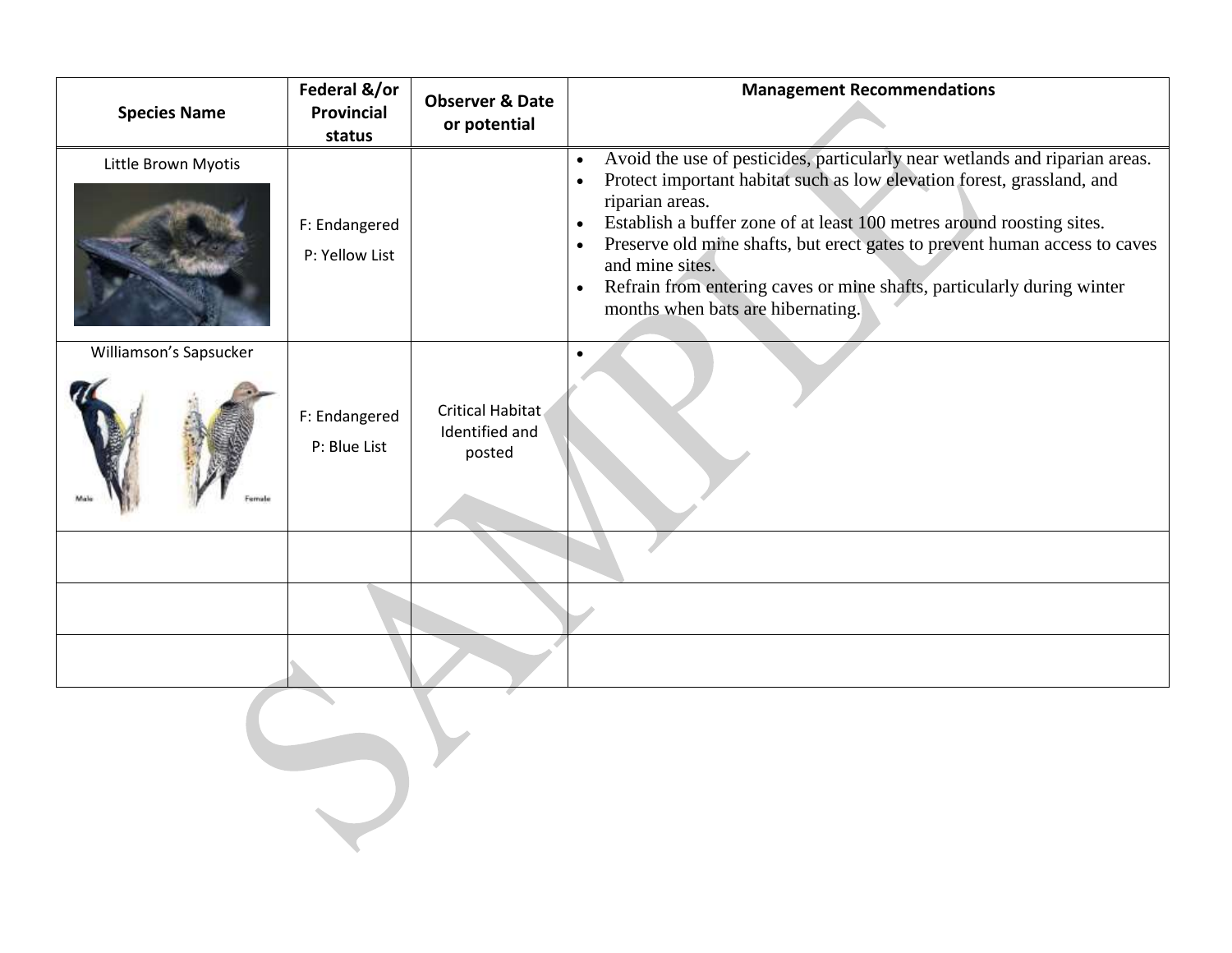### **Management Concerns and Recommendations:**

| Concern (eg. Invasive                                                                            | <b>Location &amp; Description</b>                                                                                   | <b>Management Recommendations</b>                                                                                                                                                                                                                                                        |
|--------------------------------------------------------------------------------------------------|---------------------------------------------------------------------------------------------------------------------|------------------------------------------------------------------------------------------------------------------------------------------------------------------------------------------------------------------------------------------------------------------------------------------|
| plants, etc)                                                                                     |                                                                                                                     |                                                                                                                                                                                                                                                                                          |
| Common Burdock (biennial to<br>short lived perennial with first<br>year rosette and second year) | Infestation is approximately<br>0.5 acres, located along<br>shoreline of XYZ creek at east<br>boundary of property. | Dig at least 6 inches of taproot and re-seed bare soil where possible to encourage<br>desirable, competing vegetation. Plant can be composted but flowers and seeds should<br>be bagged and buried at the landfill.                                                                      |
| Hound's Tongue (Biennial. 3-4<br>ft. with first year rosette)                                    | Description of infestation<br>goes here                                                                             | Hand pull or dig up at all stages ensuing most/all of root has been removed. Compost<br>only if flower/seed is not present. Remove burrs from self & equipment before leaving<br>site.                                                                                                   |
| Purple Loosestrife (perennial<br>$3-4$ ft)                                                       | Description of infestation<br>goes here                                                                             | Biocontrol has been released in many places throughout Okanagan and Similkameen.<br>Sign of biocontrol includes "shot-holes" through stem/leaves. If no biocontrol present and<br>plants are not in standing water, dig to remove root. Otherwise cut flowering stalks near<br>the base. |
| Siberian (Russian) Elm (Tree<br>growing up to 25m)                                               | Description of infestation<br>goes here                                                                             | Hand pull saplings. Cut down or girdle mature trees and apply systemic herbicide to the<br>stump.                                                                                                                                                                                        |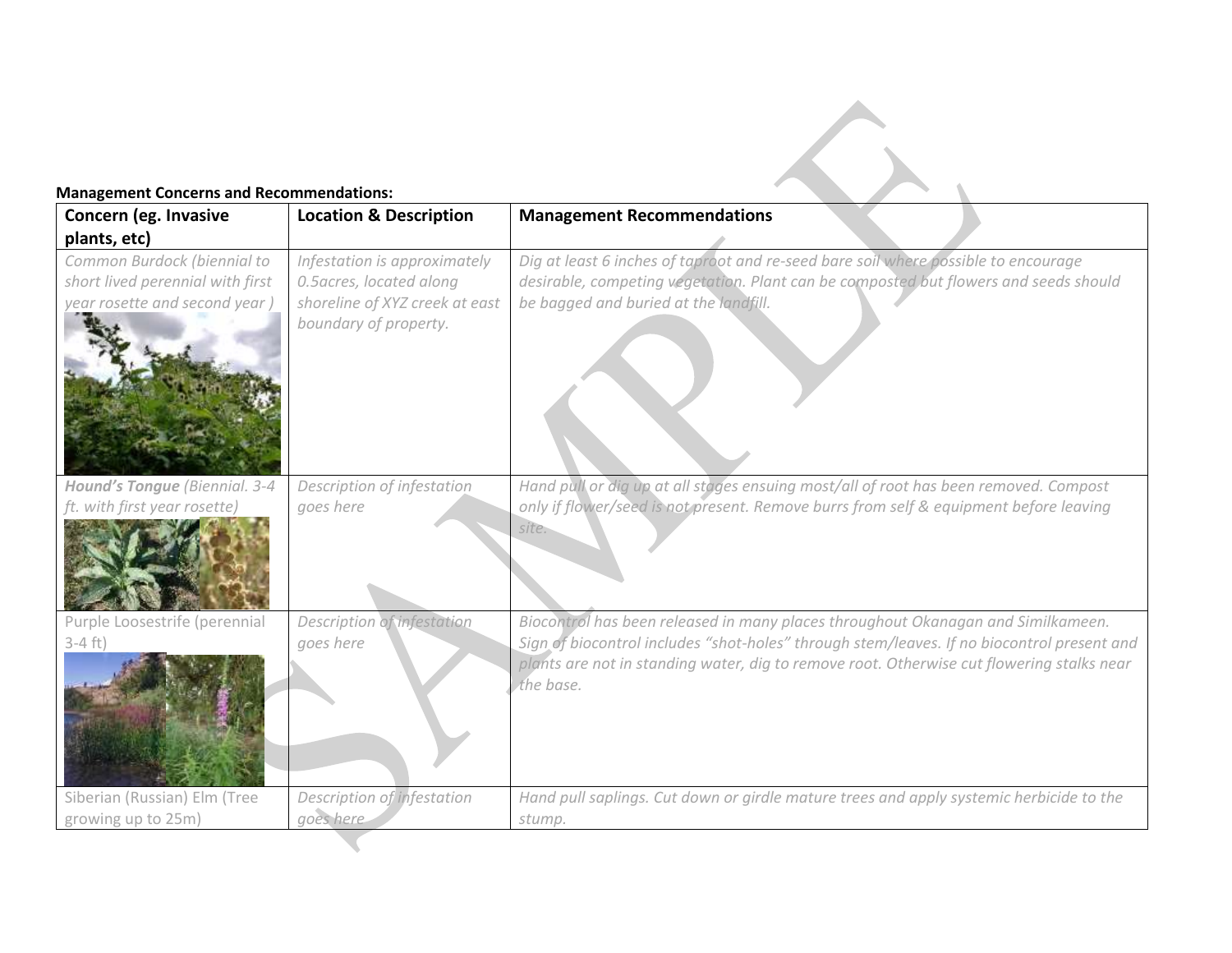| Comfrey (perennial up to 4 ft)                                            | Description of infestation<br>goes here | Mow or hand pull as much as possible then cover with landscape fabric and leave<br>covered at least 2 growing seasons. Landscape fabric should be overlapped at seams or<br>comfrey will grow through.                                                                   |
|---------------------------------------------------------------------------|-----------------------------------------|--------------------------------------------------------------------------------------------------------------------------------------------------------------------------------------------------------------------------------------------------------------------------|
| Yellow flag iris (perennial up to<br>5 feet)                              | Description of infestation<br>goes here | Permits may be required due to plants growing in or near water bodies. Repeated cutting<br>or pulling can be effective over time. Digging can be effective but portions of root left<br>behind can spread the plant, ensure you remove as much of the plant as possible. |
| Sulfur Cinqufoil (perennial 1-<br>2.5 feet tall)                          | Description of infestation<br>goes here | Hand pulling can be effective on small infestations. Make sure to get at least the first few<br>inches of root. Mowing is not an effective form of control. With large infestations use of<br>herbicides may be required.                                                |
| Hoary Alyssum (annual to<br>short-lived perennial $1 - 2/5$<br>feet tall) | Description of infestation<br>goes here | Hand pull ensuring entire root is removed. Cut and bag seed heads of mature plants<br>before pulling.                                                                                                                                                                    |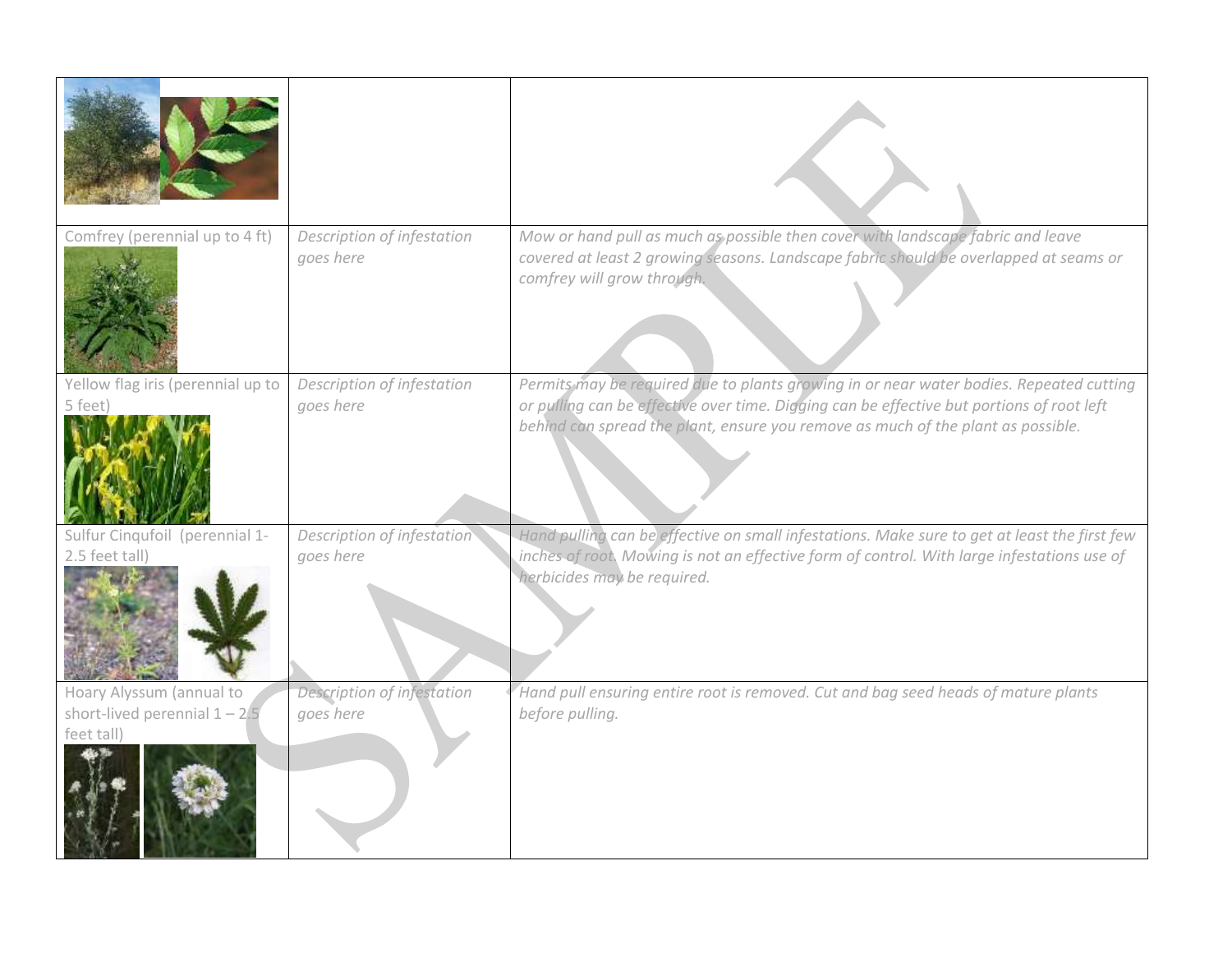| Yellow Salsify (Yellow<br>Goatsbread annual 1-2 feet | Description of infestation<br>goes here               | Annual weed, not highly concerning. Hand pull before plants go to seed. It becomes more<br>difficult to remove the entire root as the plant matures. Once the plant has gone to seed<br>bag seed head prior to pulling.       |
|------------------------------------------------------|-------------------------------------------------------|-------------------------------------------------------------------------------------------------------------------------------------------------------------------------------------------------------------------------------|
| Livestock access to creek                            | Cattle are currently allowed<br>free access to creek. | Livestock exclusion fencing with nose-in to allow for limited access along creek<br>recommended leaving a minimum 30m buffer. If void of all riparian vegetation, may<br>recommend planting of native species in fenced area. |